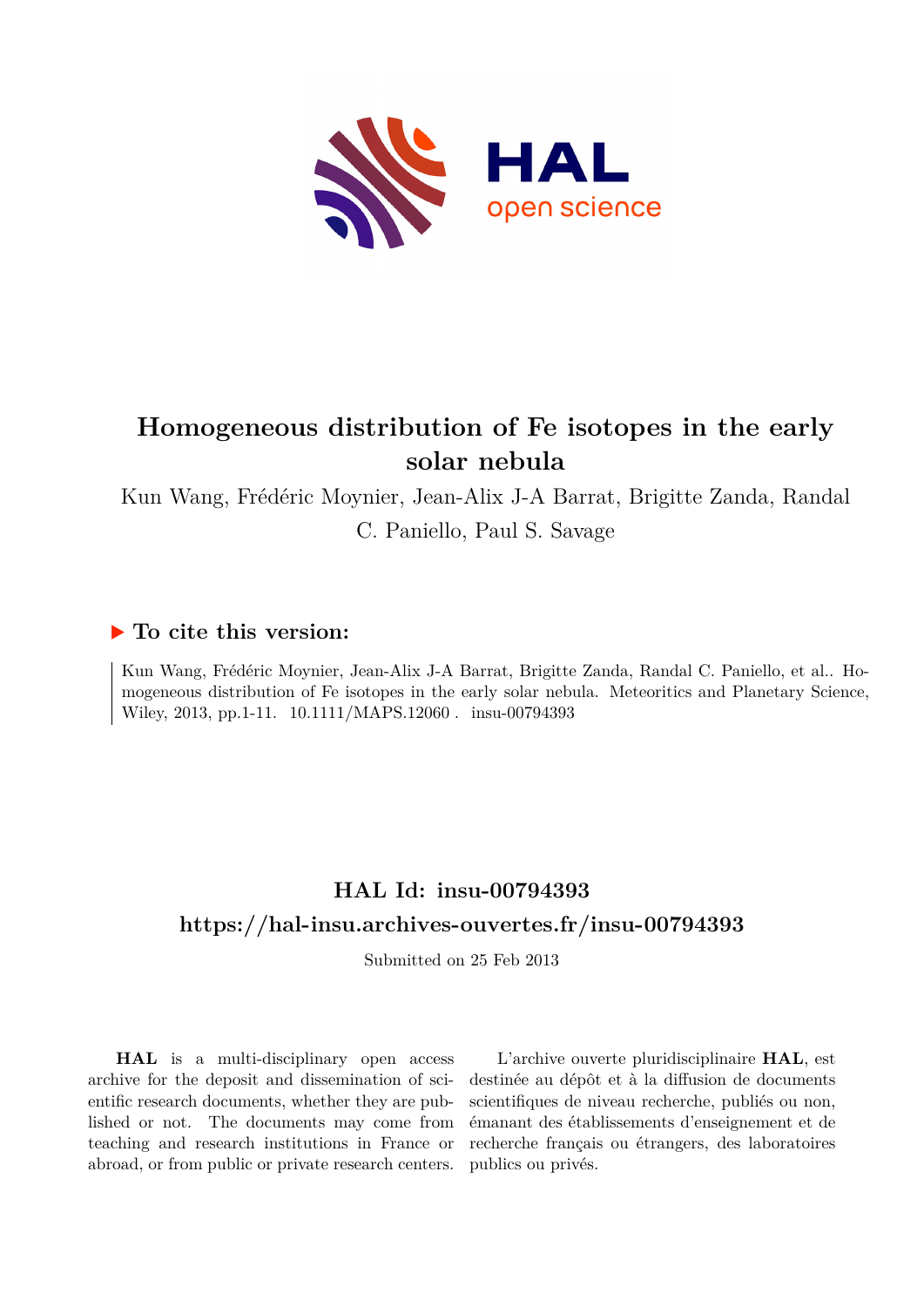

Meteoritics & Planetary Science 1–11 (2013) doi: 10.1111/maps.12060

### Homogeneous distribution of Fe isotopes in the early solar nebula

Kun WANG<sup>1\*</sup>, Frédéric MOYNIER<sup>1</sup>, Jean-Alix BARRAT<sup>2</sup>, Brigitte ZANDA<sup>3</sup>, Randal C. PANIELLO<sup>1</sup>, and Paul S. SAVAGE<sup>1</sup>

<sup>1</sup>Department of Earth and Planetary Sciences and McDonnell Center for the Space Sciences, Washington University in St. Louis, One Brookings Drive, St. Louis, Missouri 63130, USA<br><sup>2</sup>CNPS LIMP 6538 (Domaines Océaniques), U.B.O. LU.E.M., Place Nicolas Copernic

<sup>2</sup>CNRS UMR 6538 (Domaines Océaniques), U.B.O.-I.U.E.M., Place Nicolas Copernic, 29280 Plouzané Cedex, France 31<br><sup>3</sup>I aboratoire de Minéralogie et de Cosmochimie du Museum, CNRS UMR 7202, Museum National d'Histoire Naturel

Laboratoire de Mineralogie et de Cosmochimie du Museum, CNRS UMR 7202, Museum National d'Histoire Naturelle, CP52, 57 rue Cuvier, 75005 Paris, France \*

Corresponding author. E-mail: wangkun@wustl.edu

(Received 29 May 2012; revision accepted 21 November 2012)

Abstract–To examine the iron (Fe) isotopic heterogeneities of CI and ordinary chondrites, we have analyzed several large chips (approximately 1 g) from three CI chondrites and three ordinary chondrites (LL5, L5, and H5). The Fe isotope compositions of five different samples of Orgueil, one from Ivuna and one from Alais (CI chondrites), are highly homogeneous. This new dataset provides a  $\delta^{56}$ Fe average of 0.02  $\pm$  0.04‰ (2SE, n = 7), which represents the best available value for the Fe isotopic composition of CI chondrites and probably the best estimate of the bulk solar system. We conclude that the homogeneity of CI chondrites reflects the initial Fe isotopic homogeneity of the well-mixed solar nebula. In contrast, larger (up to  $0.26\%$  in  $\delta^{56}$ Fe) isotopic variations have been found between separate approximately 1 g pieces of the same ordinary chondrite sample. The Fe isotope heterogeneities in ordinary chondrites appear to be controlled by the abundances of chondritic components, specifically chondrules, whose Fe isotope compositions have been fractionated by evaporation and recondensation during multiple heating events.

#### INTRODUCTION

The CI chondrites are primitive samples of the solar system that display the closest chemical composition (with the exception of some volatile elements such as H, C, N, O, and noble gases) to the solar photosphere (Anders and Ebihara 1982; Anders and Grevesse 1989; Lodders 2003). As the Sun comprises 99.9% of the mass of our solar system, CI chondrites are the best available samples to estimate the bulk elemental and isotopic composition of our solar system. To date, there are only nine recognized specimens of CI chondrites and only five of them are observed falls: Orgueil (14,000 g), Alais (6,000 g), Ivuna (700 g), Tonk (10 g), and Revelstoke (1 g). Most of the chemical and isotopic compositions reported for CI chondrites come from the same single stone of Orgueil (see Lodders et al. [2009] and references therein). Barrat et al. (2012) have recently reported major and trace elements and Cu and Zn isotopic compositions from six large chips (approximately 1 g each) of five different stones of Orgueil, from one stone of Alais and one Ivuna stone. This study provides the best available average chemical composition of CI chondrites today. Here, we report the Fe isotopic compositions of the same eight large chips studied by Barrat et al. (2012).

The first and main objective of this study was to precisely determine the average Fe isotope composition of CI chondrites to provide a bulk solar system value for interplanetary comparison. In the past decade, with the application of MC-ICP-MS (multiple collectorinductively coupled plasma-mass spectrometry), high precision Fe isotopic measurements have been routinely performed (e.g., Zhu et al. 2001; Poitrasson et al. 2004; Weyer et al. 2005; Anand et al. 2006; Schoenberg and von Blanckenburg 2006; Dauphas et al. 2009b; Millet et al. 2012) and it has been discovered that planetary materials from different parent bodies have distinct Fe isotope compositions (e.g., Poitrasson et al. 2004; Poitrasson and Freydier 2005; Weyer et al. 2005; Schoenberg and von Blanckenburg 2006; Dauphas et al. 2009a; Wang et al. 2012a). In particular, terrestrial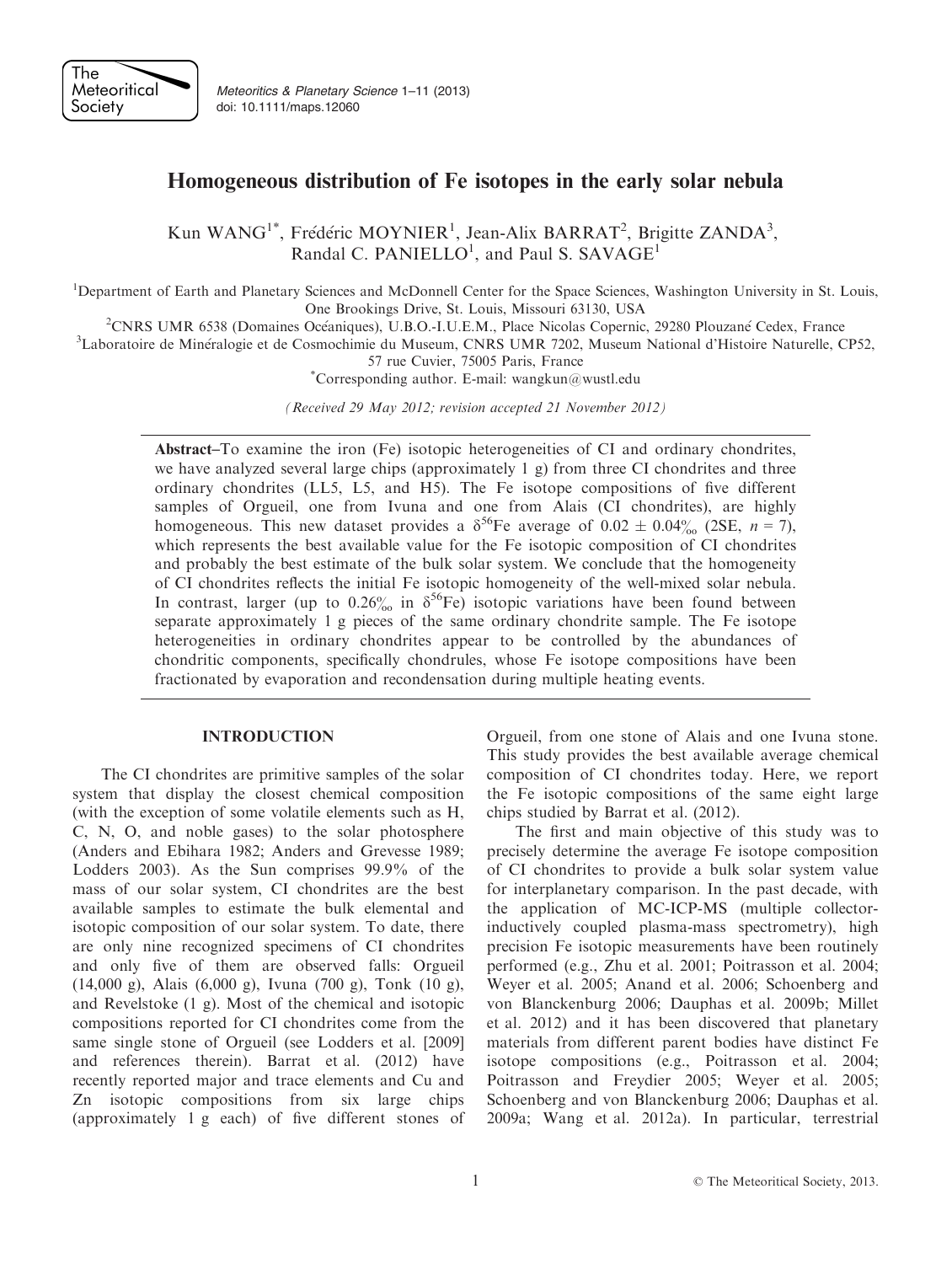oceanic and continental crusts, lunar rocks, and angrites  $(\delta^{56}$ Fe approximately 0.1–0.2%) are enriched in the heavier isotopes of Fe compared with chondrites, martian, and HED meteorites ( $\delta^{56}$ Fe approximately 0.0%). Whether these variations are due to distinct solar nebular reservoirs of these planetary bodies or fractionation processes (volatilization, core-mantle segregation, or magmatic differentiation) on these planetary bodies is still a debated issue (cf. Weyer 2008; Poitrasson 2009). The precise determination of the Fe isotopic composition of CI chondrites could help us fully understand where this planetary-scale variation within our solar system originally stems from.

Another goal of this study was to examine the possible heterogeneities of CI and ordinary chondrites. Chondrites are composed of four main components: chondrules, CAIs (calcium-aluminum-rich inclusions), metals, and matrix (Scott and Krot 2005, 2007) and it has been shown that these components have distinct Fe isotopic compositions (Mullane et al. 2005; Theis et al. 2008; Needham et al. 2009; Hezel et al. 2010). The proposed possible causes for the observed Fe isotopic fractionations between chondritic components are that the Fe of these components is (1) inherited from isotopically distinct solar nebular reservoirs; (2) fractionated as a result of nebular evaporation/ condensation processing; or (3) fractionated as a result of asteroidal processing on parent bodies, such as aqueous alteration and thermal metamorphism. To better understand the origin of the Fe isotopic variability within chondritic meteorites, we focused on two groups of chondrites: CI and ordinary chondrites, which have very different modal proportions of chondritic components and have experienced contrasting secondary processing effects (aqueous alteration or thermal metamorphism) on their parent bodies.

To this end, we report high precision Fe isotopic compositions of seven individual stones of CI chondrites (five Orgueil, one Ivuna, and one Alais) and several large chips of three ordinary chondrites (L, LL, and H), and discuss the heterogeneities of these early solar system materials and their implications for the Fe isotopic reservoirs in the early solar nebula and on nebular/parent-body processing.

#### **METHODS**

#### Sample Descriptions

Eight large (approximately 1 g each) pieces from three CI carbonaceous chondrites (six Orgueil, one Alais, and one Ivuna) were used in this study. Orgueil,

Alais, and Ivuna are the only three CI chondrite falls with a mass >10 g. The six samples of Orgueil are from five different stones. All the CI chondrites are finegrained regolith breccias and are composed of more than 95% matrix, lacking chondrules or CAIs (Krot et al. 2007). They have been classified as petrologic type 1 due to almost complete aqueous alteration on their parent body (Scott and Krot 2007). Petrological descriptions as well as major and trace element compositions and Cu and Zn isotopic ratios of these CI samples are reported by Barrat et al. (2012).

In addition, large chips (approximately 3 g each) of three Antarctic ordinary chondrites have been disaggregated to study the possible Fe isotopic heterogeneity of these meteorites. Lewis Cliff (LEW) 85320 is an H ordinary chondrite, Grosvenor Mountains (GRO) 95540 is an L ordinary chondrite, and Dominion Range (DOM) 03194 is an LL ordinary chondrite. All three have been classified as petrologic type 5 due to high-level thermal metamorphism in their parent bodies. Even though the peak temperature could reach more than 700 °C (Huss et al. 2006) for type 5 thermal metamorphism, re-equilibration among large grains is prohibitively slow (e.g., Poitrasson et al. 2005) and will not be considered hereafter. Chondrites GRO 95540 and DOM (DOM) 03194 display "A" grade (minor) weathering. LEW 85320 is designated as having undergone "B" grade (moderate) weathering, as magnesium carbonates (terrestrial weathering products) have been observed (Jull et al. 1988; Grady et al. 1989; Velbel et al. 1991). Terrestrial weathering could affect the Fe isotopic composition of "find" meteorites from hot deserts (Saunier et al. 2010), while Antarctic "find" meteorites are usually considered less altered and better candidates for bulk isotopic cosmochemical studies (Crozaz and Wadhwa 2001). We carefully removed all of the fusion crusts and only chose the "fresh" inner parts for analysis, to minimize terrestrial contamination.

#### Sample Preparation and Chemical Purification of Fe

For all carbonaceous chondrites, large (approximately 1 g) chips of samples were already powdered for the study of Barrat et al. (2012). About 10 mg of the well-mixed powders were used for Fe isotope analysis (see Table 1 for the mass of each sample). For the three ordinary chondrites, large fresh chips of samples were broken into four to seven large chips with a Parafilm-covered hand hammer (see Fig. 1). The mass of each individual chip ranges from several hundred mg to approximately 1 g (Table 1). Each chip was finely ground using an agate pestle and mortar, and no visible large metal grains were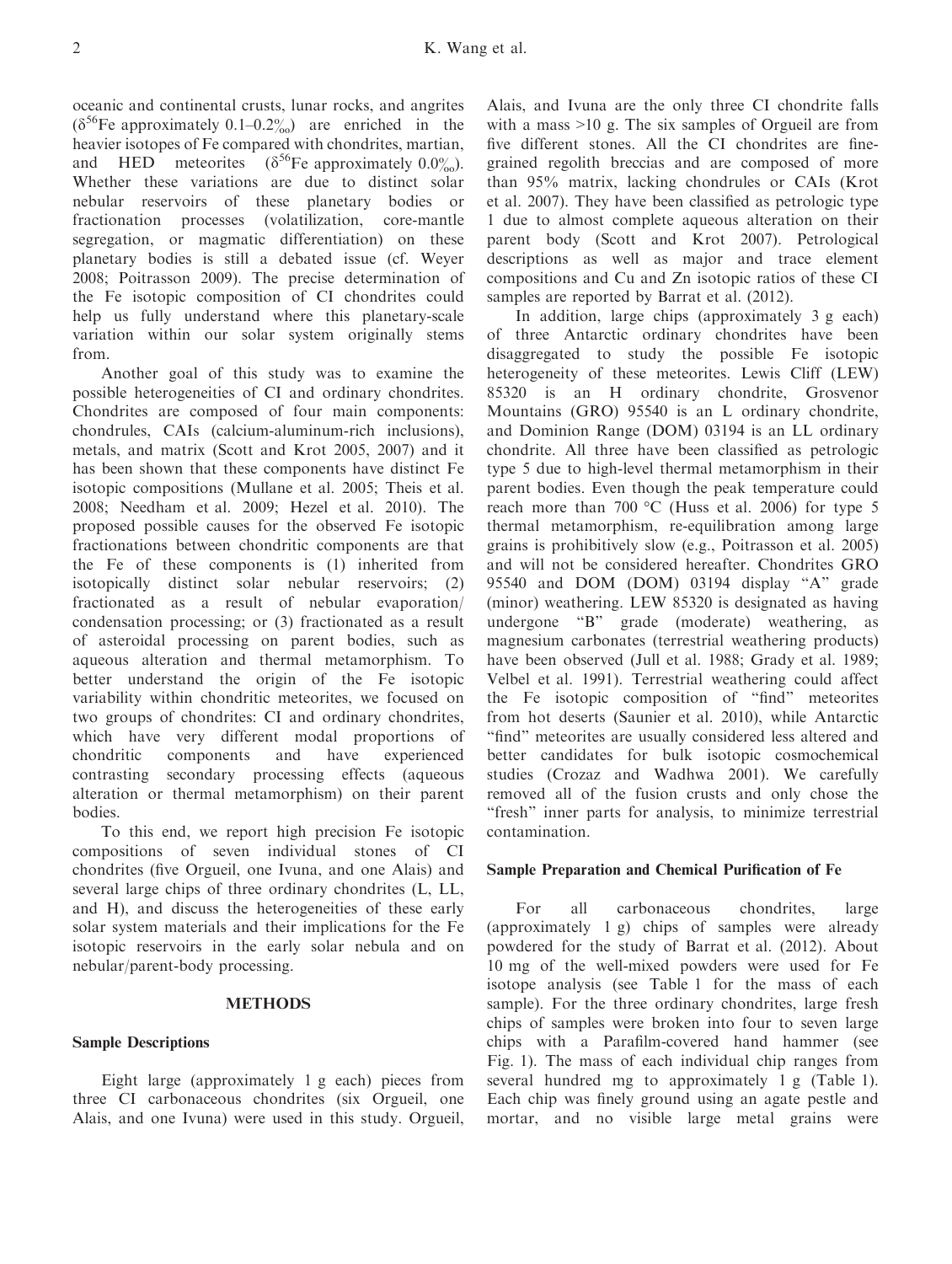|                                          |                | Fall/find                 |               |                  |                                       |                                         |                |                          |
|------------------------------------------|----------------|---------------------------|---------------|------------------|---------------------------------------|-----------------------------------------|----------------|--------------------------|
| Sample name                              | Type           | (weathering) <sup>a</sup> | Mass $(mg)^b$ | Fe $(wt\%)$      | $\delta^{56}\text{Fe} \pm 2\text{SE}$ | $\delta^{57}\text{Fe}\,\pm\,2\text{SE}$ | n <sup>d</sup> | Museum code <sup>e</sup> |
| Orgueil-1                                | CI1            | Fall                      | 23.2 (1000)   | $19.0$ $\degree$ | $0.05 \pm 0.06$                       | $0.00 \pm 0.02$                         | $\overline{2}$ | <b>MNHN 219239</b>       |
| Orgueil-2                                | CI1            | Fall                      | 17.2(620)     | $19.2^{\circ}$   | $0.02 \pm 0.04$                       | $0.00 \pm 0.04$                         | $\overline{4}$ | <b>MNHN 222</b>          |
| $O$ rgueil $-3$                          | CI1            | Fall                      | 17.5(610)     | $20.9^\circ$     | $-0.03 \pm 0.03$                      | $-0.08 \pm 0.04$                        | 5              | <b>MNHN 222</b>          |
| Orgueil-4                                | CI1            | Fall                      | 12.1(840)     | $19.4^\circ$     | $0.01 \pm 0.07$                       | $0.08 \pm 0.06$                         | 5              | <b>MNHN 234</b>          |
| Orgueil-5                                | CI1            | Fall                      | 12.2(860)     | $19.2^{\circ}$   | $0.01 \pm 0.03$                       | $0.04 \pm 0.05$                         | 5              | <b>MNHN 250</b>          |
| Orgueil-6                                | CI1            | Fall                      | 18.7 (1020)   | $18.7^\circ$     | $0.07 \pm 0.02$                       | $0.09 \pm 0.05$                         | 5              | <b>MNHN 237</b>          |
| Orgueil (average) <sup>f</sup>           |                |                           |               | 19.5             | $0.01 \pm 0.04$                       | $0.01 \pm 0.04$                         |                |                          |
| Alais                                    | CI1            | Fall                      | 16.8(330)     | $18.6^{\circ}$   | $0.02 \pm 0.01$                       | $0.03 \pm 0.07$                         | 2              | <b>MNHN 24</b>           |
| Ivuna                                    | CI1            | Fall                      | 12.6(710)     | $18.9^{\circ}$   | $0.04 \pm 0.02$                       | $0.10 \pm 0.06$                         | $\overline{2}$ | <b>MNHN 3578</b>         |
| $CI$ (average) <sup><math>f</math></sup> |                |                           |               |                  | $0.02 \pm 0.04$                       | $0.02 \pm 0.05$                         |                |                          |
| LEW 85320-1                              | H <sub>5</sub> | Find (Be)                 | 14.7 (513)    | 10.7             | $-0.06 \pm 0.00$                      | $-0.10 \pm 0.03$                        | 3              | <b>JSC LEW 85320,45</b>  |
| LEW 85320-2                              | H <sub>5</sub> | Find (Be)                 | 24.9 (584)    | 32.3             | $0.01 \pm 0.05$                       | $-0.01 \pm 0.03$                        | 3              | <b>JSC LEW 85320,45</b>  |
| LEW 85320-3                              | H <sub>5</sub> | Find (Be)                 | 19.8 (267)    | 12.0             | $0.03 \pm 0.01$                       | $0.09 \pm 0.10$                         | $\overline{2}$ | <b>JSC LEW 85320,45</b>  |
| LEW 85320-4                              | H <sub>5</sub> | Find (Be)                 | 17.6 (307)    | 21.7             | $0.00 \pm 0.04$                       | $0.00 \pm 0.04$                         | 3              | <b>JSC LEW 85320,45</b>  |
| LEW 85320-5                              | H <sub>5</sub> | Find (Be)                 | 10.8(410)     | 29.6             | $0.05 \pm 0.04$                       | $0.08 \pm 0.06$                         | 3              | <b>JSC LEW 85320,45</b>  |
| LEW 85320-6                              | H <sub>5</sub> | Find (Be)                 | 17.8 (516)    | 24.6             | $0.01\,\pm\,0.01$                     | $0.00 \pm 0.02$                         | 3              | <b>JSC LEW 85320,45</b>  |
| LEW 85320-7                              | H <sub>5</sub> | Find (Be)                 | 9.8 (498)     | 11.5             | $-0.01 \pm 0.04$                      | $-0.01 \pm 0.02$                        | 3              | <b>JSC LEW 85320,45</b>  |
| <b>LEW 85320</b><br>(average)            |                |                           |               | 20.3             | $0.00 \pm 0.03$                       | $0.01 \pm 0.05$                         |                |                          |
| GRO 95540-1                              | L5             | Find $(A)$                | 14.3 (657)    | 4.6              | $-0.09 \pm 0.01$                      | $-0.10 \pm 0.04$                        | 3              | <b>JSC GRO 95540,8</b>   |
| GRO 95540-2                              | L <sub>5</sub> | Find $(A)$                | 12.1 (387)    | 5.8              | $0.15 \pm 0.01$                       | $0.20 \pm 0.03$                         | 3              | <b>JSC GRO 95540,8</b>   |
| GRO 95540-3                              | L <sub>5</sub> | Find $(A)$                | 20.7 (652)    | 41.9             | $0.03 \pm 0.02$                       | $0.04 \pm 0.08$                         | 3              | <b>JSC GRO 95540,8</b>   |
| GRO 95540-4                              | L <sub>5</sub> | Find $(A)$                | 23.2 (961)    | 3.9              | $0.17 \pm 0.03$                       | $0.25 \pm 0.02$                         | 3              | <b>JSC GRO 95540,8</b>   |
| GRO 95540-5                              | L5             | Find $(A)$                | 8.8 (492)     | 5.7              | $-0.06 \pm 0.02$                      | $-0.05 \pm 0.09$                        | 3              | <b>JSC GRO 95540,8</b>   |
| GRO 95540<br>(average)                   |                |                           |               | 12.4             | $0.04 \pm 0.11$                       | $0.07 \pm 0.14$                         |                |                          |
|                                          |                |                           |               |                  |                                       |                                         |                |                          |
| DOM 03194-1                              | LL5            | Find $(A)$                | 14.2 (392)    | 10.4             | $-0.12 \pm 0.02$                      | $-0.18 \pm 0.03$                        | 3              | JSC DOM 03194,5          |
| DOM 03194-2                              | LL5            | Find $(A)$                | 9.7(563)      | 13.6             | $0.07 \pm 0.03$                       | $0.11 \pm 0.02$                         | 3              | <b>JSC DOM 03194,5</b>   |
| DOM 03194-3                              | LL5            | Find $(A)$                | 13.1 (277)    | 9.5              | $-0.05 \pm 0.02$                      | $-0.07 \pm 0.04$                        | 3              | JSC DOM 03194,5          |
| DOM 03194-4                              | LL5            | Find $(A)$                | 11.0(450)     | $8.8\,$          | $-0.06 \pm 0.01$                      | $-0.11 \pm 0.02$                        | 3              | JSC DOM 03194,5          |
| DOM 03194<br>(average)                   |                |                           |               | 10.6             | $-0.04 \pm 0.08$                      | $-0.06 \pm 0.12$                        |                |                          |
| Ordinary<br>chondrites<br>(average)      |                |                           |               |                  | $0.00 \pm 0.04$                       | $0.01 \pm 0.06$                         |                |                          |
| $BCR-2$                                  | <b>Basalt</b>  |                           |               |                  | $0.12 \pm 0.04$                       | $0.19 \pm 0.05$                         | $\overline{4}$ |                          |
| $BHVO-2$                                 | <b>Basalt</b>  |                           |               |                  | $0.10 \pm 0.02$                       | $0.12 \pm 0.04$                         | 5              |                          |
|                                          |                |                           |               |                  |                                       |                                         |                |                          |

Table 1. Fe isotopic compositions of CI and ordinary chondrites.

a The weathering conditions are from MetBase (version 7.1) and references therein. Weathering index A, B, or C represents "minor," "moderate," or "severe" rustiness, respectively. Letter "e" represents evaporite minerals visible.

<sup>b</sup>The numbers in the parentheses are the masses of the well-mixed powders.

c Fe concentration data for the same CI chondrite solutions have been measured and reported by Barrat et al. (2012).

d Number of measurements.

e MNHN = Museum National d'Histoire Naturelle, Paris. JSC = NASA Johnson Space Center, Houston.<br>Corqueil 6 has different elemental compositions from those of other Orqueil samples (Barrat et al. 2012).

 ${}^{f}$ Orgueil-6 has different elemental compositions from those of other Orgueil samples (Barrat et al. 2012). It is not included in the calculation of the average.

identified. About 10 mg of the well-mixed powders was digested with concentrated  $HF/HNO<sub>3</sub>$  (4:1 v/v) under heat lamps for 3 days. Fully dissolved samples were dried and redigested with double-distilled 6 M HCl.

Anion exchange chromatography for the purification of Fe was applied to all samples following the procedures described by Dauphas et al. (2004, 2009b); such procedures are routinely utilized in our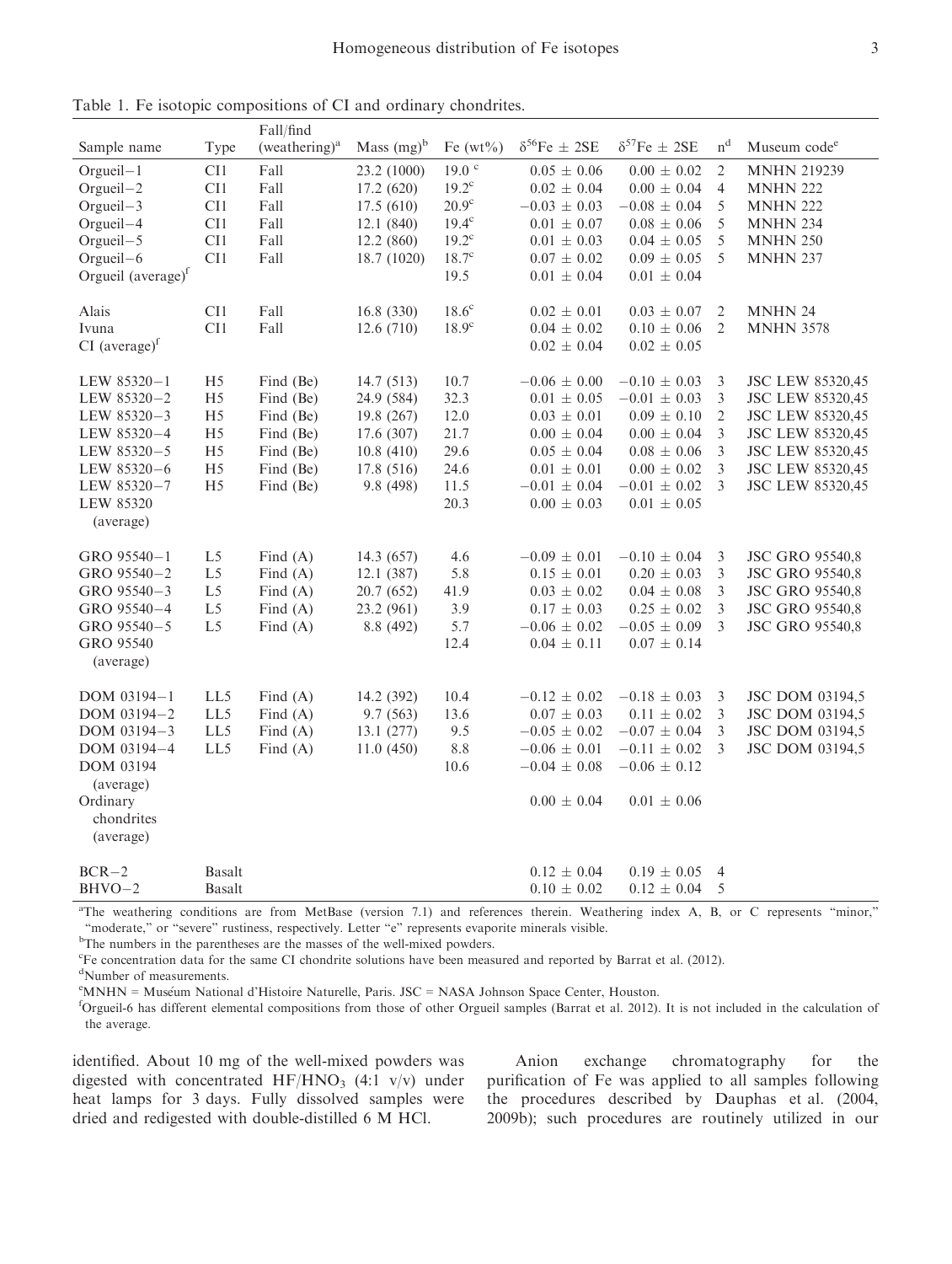

Fig. 1. Photograph of the Antarctic L5 ordinary chondrite GRO 95540 broken up into five pieces using a Parafilm sealed hand hammer.

laboratory (e.g., Wang et al. 2011, 2012). Samples were loaded onto columns filled with 1 mL AG1-X8 200-400 mesh anion-exchange resin. Matrix elements were eluted in 6 M HCl and Fe was subsequently eluted in 0.4 M HCl. The ion chromatography procedures were repeated for maximum purification. The yield of the procedure is close to 100% (Dauphas et al. 2009b). Two geostandards (BCR-2 and BHVO-2) were subjected to the same chemical treatment and analyzed as external standards to monitor for any fractionation induced due to the chemistry.

#### Fe Isotope Analyses

The Fe isotopic compositions of samples were measured on a Thermo Scientific NEPTUNE Plus MC-ICP-MS at Washington University in St. Louis. Samples were introduced into the plasma ion source via a  $100 \mu L/min$  PFA MicroFlow nebulizer and a cyclonic spray chamber. The intensities of  ${}^{54}Fe$ ,  ${}^{56}Fe$ ,  ${}^{57}Fe$  were measured on Faraday cups L2, C, and H1, respectively. Isobaric interference of  $54Cr$  and  $58Ni$  was monitored by measuring the intensities of  $53Cr$  and  $60Ni$  on Faraday cups L3 and H4. Measurements were performed on the Fe peak shoulder to avoid polyatomic interferences from  $^{40}Ar^{14}N^+$ ,  $^{40}Ar^{16}O^+$ , and  $^{40}Ar^{16}O^1H^+$ , running the instrument at medium resolution (resolving power  $M/\Delta M$  approximately 8500; Weyer and Schwieters 2003). Instrumental mass bias was corrected for using sample-standard bracketing. All results are reported as  $\delta^{56}$ Fe and  $\delta^{57}$ Fe, calculated by the following equation.

$$
\delta^x \mathbf{F} \mathbf{e} = \begin{bmatrix} \frac{(^{x}\mathbf{F} \mathbf{e}/^{54}\mathbf{F} \mathbf{e})_{sample}}{(^{x}\mathbf{F} \mathbf{e}/^{54}\mathbf{F} \mathbf{e})_{standard}} - 1 \end{bmatrix} \times 1000 \tag{1}
$$

In the above equation  $x = 56$  or 57, and IRMM-014 is the standard. Analytical uncertainties are reported as  $2 \times$  standard errors (2SE) of repeated



Fig. 2. The bulk Fe isotopic compositions of the CI and ordinary chondrites determined in this study (see also Table 1). The least squares regression of the data, theoretical equilibrium, and kinetic mass-dependent fractionation lines are shown in solid, dashed, and dotted lines, respectively (see Young et al. 2002).

measurements. As shown in Fig. 2, the  $\delta^{56}$ Fe and  $\delta^{57}$ Fe of all of the meteorite samples display an excellent linear correlation (slope approximately 1.41), which is in good agreement with the expected mass-dependent fractionation lines (see Fig. 2), and implies that our samples do not contain mass-independent Fe isotopic anomalies.

#### RESULTS

All isotopic data are listed in Table 1 and shown in Fig. 2. The Fe isotopic compositions of the two basaltic geostandards BCR-2 ( $\delta^{56}$ Fe = 0.12  $\pm$  0.04%) and BHVO-2  $(\delta^{56}Fe = 0.10 \pm 0.02\%)$  agree well with published data (approximately 0.1; e.g., Poitrasson et al. 2004; Weyer et al. 2005; Schoenberg and von Blanckenburg 2006; Dauphas et al. 2009a; Craddock and Dauphas 2011; Millet et al. 2012). Such analyses suggest that our analytical methods are robust, and provide a good evaluation of the accuracy of Fe isotope analysis in this study.

All of the Orgueil pieces have identical Fe isotopic compositions within error. Orgueil-6 is different from the five others based on its elemental abundances of Zn and REE, as previously reported by Barrat et al. (2012). This difference is probably due to local redistribution of these elements by aqueous fluids on CI parent body (Barrat et al. 2012). Following Barrat et al. (2012), who excluded Orgueil-6 from the calculation of averages, we did not use Orgueil-6 in the calculation of our average Fe isotopic composition. The five other chips from four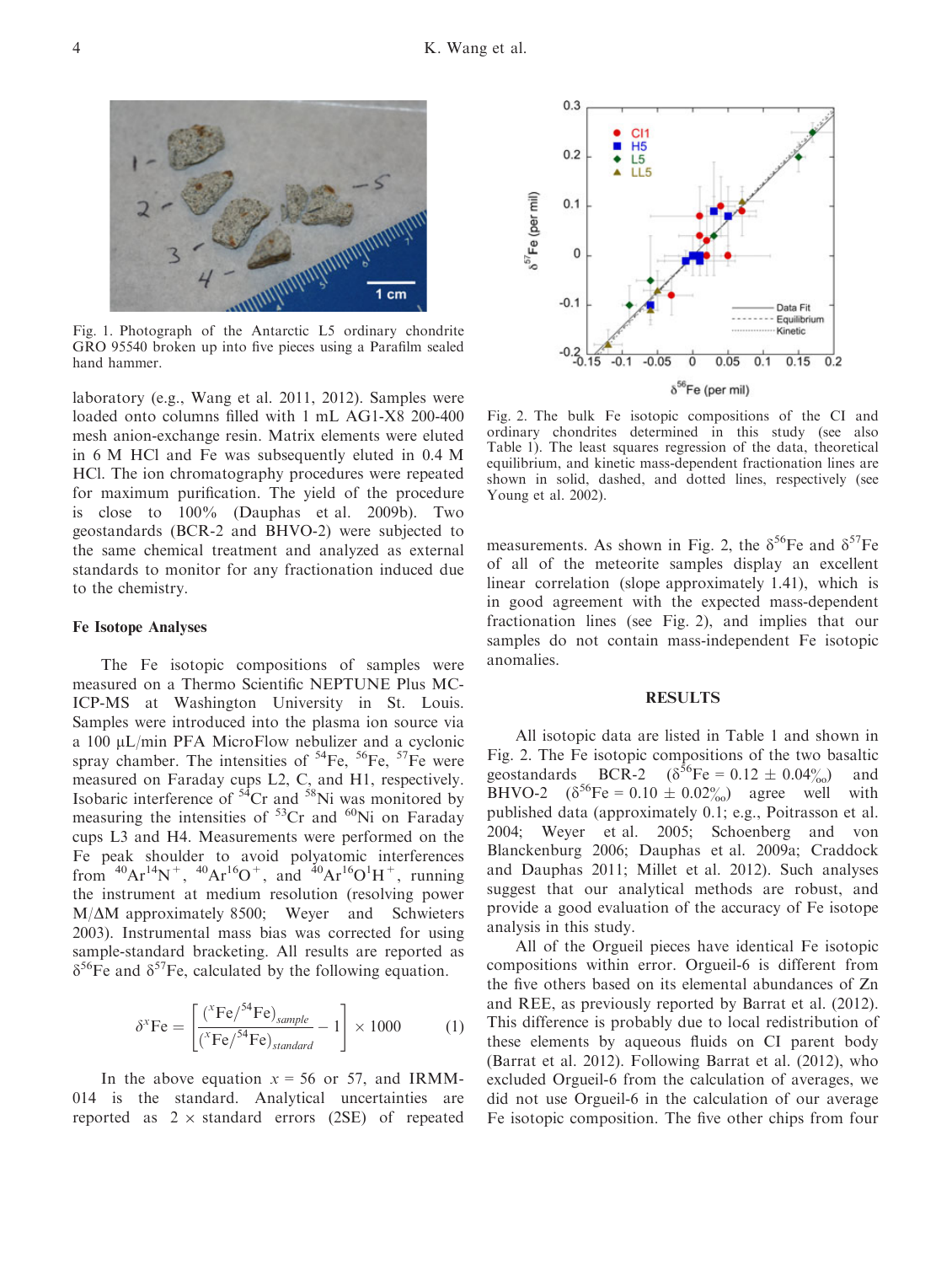

Fig. 3. The ranges of Fe isotopic compositions of CI and ordinary chondrite samples from this study. Error bars (2SE) are shown as gray lines.

different Orgueil stones define an average  $\delta^{56}$ Fe of  $0.01 \pm 0.04\%$  (2SE). This average is consistent with previous studies of one Orgueil stone (e.g., studies of one  $-0.02 \pm 0.07\frac{\nu}{\omega}$ ; Craddock and Dauphas 2011).

The two other carbonaceous chondrites, Alais and Ivuna, have the same Fe isotopic composition as Orgueil, and all of the CI carbonaceous chondrite data define a very limited range (average  $\delta^{56}$ Fe =  $0.02 \pm 0.04\%$ ; range from  $-0.03$  to  $0.05\%$ ; see Fig. 3). The Fe isotopic composition of CI chondrites is well homogenized. In addition to this isotopic homogeneity, our study confirms that CI chondrites, on average, have  $\delta^{56}$ Fe of approximately 0.00%, which agrees with previous reports (Zhu et al. 2001; Kehm et al. 2003; Poitrasson et al. 2004; Schoenberg and von Blanckenburg 2006; Craddock and Dauphas 2011). We propose that  $\delta^{56}$ Fe = 0.02  $\pm$  0.04‰ is the best value for the average Fe isotopic composition of CI chondrites. This new average for CI chondrites also supports the previous observations that all carbonaceous chondrites (CI, CM, CO, and CV) have indistinguishable Fe isotopic compositions  $(-0.01 \pm 0.01)$ ; see Craddock and Dauphas [2011] and references therein) within current analytical precisions.

In contrast, the three ordinary chondrites show significantly larger Fe isotopic variations within the same stones (see Fig. 3). Specifically, the different chips of LEW 85320 (H5), GRO 95540 (L5), and DOM 03194 (LL5) define ranges in  $\delta^{56}$ Fe of 0.11 $\%$ , 0.26 $\%$ , and  $0.19\%$ , respectively. However, the averages of the three ordinary chondrites  $(\delta^{56}Fe = 0.00)$  are indistinguishable from carbonaceous chondrites (see Fig. 4), and agree with previous reports (Theis et al.



Fig. 4. The ranges of Fe isotopic compositions of chondritic components (chondrules, matrix, CAIs, and metals) and bulk chondrites. The identified type I and type II chondrules are highlighted as triangles and circles symbols, respectively. The data for bulk chondrites are from this study and the data for chondritic components are from literature sources: chondrules (Kehm et al. 2003; Mullane et al. 2005; Needham et al. 2009; Hezel et al. 2010), matrix (Mullane et al. 2005; Hezel et al. 2010), CAIs (Mullane et al. 2005), metals (Theis et al. 2008; Needham et al. 2009; Okabayashi et al. 2012), and sulfide (Needham et al. 2009).

2008; Needham et al. 2009; Craddock and Dauphas 2011). The Fe isotopic variations observed here between different chips of the same ordinary chondrites are as large as the Fe isotopic variation previously observed between different bulk ordinary chondrites (Theis et al. 2008; Needham et al. 2009). Therefore, this variation may be largely a matter of unrepresentative sampling of bulk meteorites and reflect the strongly Fe isotopic fractionated chondritic components (see discussion below). Caution should be taken when interpreting bulk ordinary chondrites when <1 g of homogeneous powder is used.

The three ordinary chondrites studied here are all Antarctic "finds"; however, the Fe isotopic variations between different chips of one sample are unlikely to have been caused by terrestrial weathering effects. First, the three samples used here are only minor to moderately weathered (see Table 1) and we carefully selected the "fresh" interior portions to avoid terrestrial contamination and weathering products. Second, terrestrial weathering effects have been observed only amongst the most weathered hot desert "finds." Antarctic "finds" were preserved in ice during most of their terrestrial residence and have been less chemically altered compared to hot desert "finds" (Crozaz and Wadhwa 2001; Saunier et al. 2010). Third, no Fe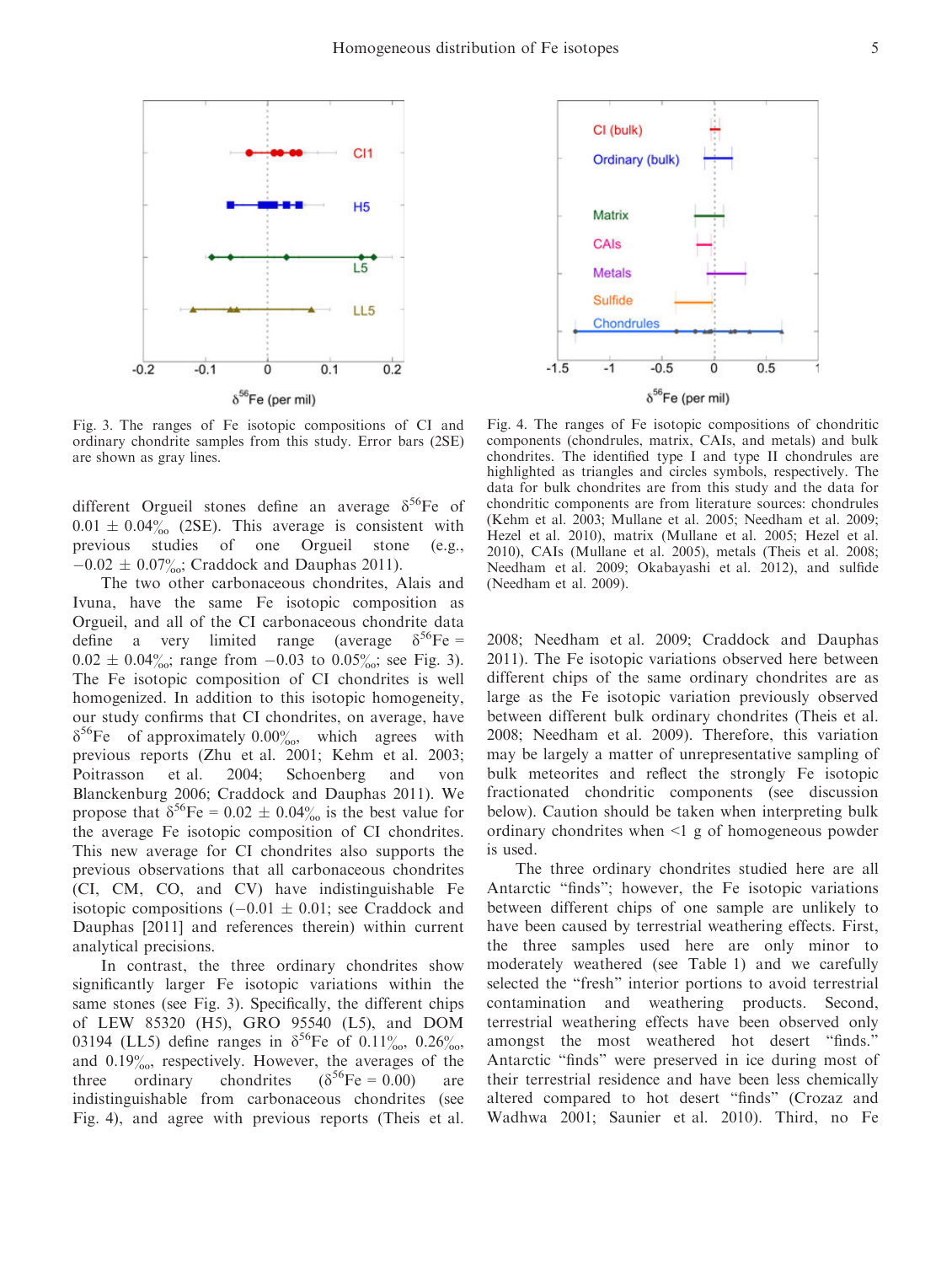isotopic fractionation due to weathering has been observed amongst Antarctic meteorites (Poitrasson et al. 2004; Saunier et al. 2010). Finally, Saunier et al. (2010) have studied the correlations between weathering condition and  $\delta^{56}$ Fe, and they show that even the most weathered (W4 or W5) hot desert meteorites would only be enriched in the heavy Fe isotope by up to  $0.07\%$  $(\delta^{56}Fe)$  due to the preferential loss of the lighter Fe isotopes to water in the Earth's environment. For the reasons above, we exclude the possibilities of terrestrial weathering/contamination from our following discussion.

#### DISCUSSION

#### Fe Isotopic Homogeneity of the Early Solar Nebula

The four stable isotopes of Fe are formed by different nucleosynthesis processes in various stellar environments (Clayton 2003). However, the Fe isotopic compositions of terrestrial and extraterrestrial samples all fall on the same mass-dependent fractionation line in a three-isotope diagram and no nucleosynthetic anomalies remain (see Fig. 2; and Wang et al. 2011). This shows that the different stellar sources of Fe were well homogenized in the early solar nebula prior to the accretion of the parent bodies of the chondrites. Some presolar grains have survived such homogenization and have preserved large isotope anomalies for elements such as C, N, O, Si, and noble gases (e.g., Zinner 2007). Preliminary reports have shown that some presolar grains have non-solar Fe isotopic compositions (Floss et al. 2008; Marhas et al. 2008; Ong et al. 2012). However, except for a few FUN (fractionated and unidentified nuclear effects) CAIs from the Allende CV3 chondrite (Voelkening and Papanastassiou 1989), Fe isotopic anomalies have not been observed in either bulk or stepwise leaching of primitive and differentiated meteorites (Dauphas et al. 2008; Wang et al. 2011). Furthermore, all of the carbonaceous and ordinary chondrites, including the data from this study (Zhu et al. 2001; Kehm et al. 2003; Poitrasson et al. 2004; Schoenberg and von Blanckenburg 2006; Craddock and Dauphas 2011), have the same average bulk Fe isotope compositions ( $\delta^{56}$ Fe approximately 0.00%) within analytical error, even if they have different chemical compositions (CI, CM, CO, CV, LL, L, and H) and have experienced distinct secondary alteration processes on parent bodies (petrological types 1–7). All of these pieces of evidence indicate an efficient mixing of Fe in the starting materials in the early solar nebula, without large secondary isotopic fractionation effects on parent bodies such as aqueous alteration and thermal metamorphism. The average composition of CI chondrites, calculated from six different chips from Orgueil, together with samples from Ivuna and Alais  $(\delta^{56}$ Fe = 0.02  $\pm$  0.04%), represents the best estimate of the Fe isotopic composition of our solar system.

#### Fe Isotopic Fractionation Between Chondritic Components in a Solar Nebula Setting

Even though on average CI and ordinary chondrites have indistinguishable Fe isotopic compositions  $(0.02 \pm 0.04\% \text{ versus } 0.00 \pm 0.04\% \text{ is } 1),$ ordinary chondrites show larger isotopic heterogeneity within one sample than CI. This is most likely due to variable contents of their different components (chondrules, metals, and matrix, etc.), which are isotopically distinct for Fe. Chondrules and matrix are the two main components of chondrites; together they make up more than 90% of chondrites by volume (Scott and Krot 2005) with CAIs, metals, and sulfides as minor components in most chondrite groups. In detail, different groups of chondrites have variable amounts of these components. For example, CI chondrites are composed of more than 95 vol% matrix and less than 5 vol% chondrules, while ordinary chondrites comprise  $60-80$  vol% chondrules,  $10-15$  vol% matrix, and approximately 10 vol% metals (Scott and Krot 2007). In early literature, due to the larger analytical uncertainties of ion microprobe techniques in comparison with MC-ICP-MS, no resolvable Fe isotopic variations between chondritic components were detectable (e.g., Alexander and Wang 2001). However, with the recent development of MC-ICP-MS and a large improvement in analytical precision, Fe isotopic variations between chondrules, matrix, CAIs, and metals have since been resolved (Kehm et al. 2003; Mullane et al. 2005; Theis et al. 2008; Needham et al. 2009; Hezel et al. 2010; Okabayashi et al. 2012). The isotopic ranges of such components are as follows (all data are  $\frac{\%}{\%}$ : chondrules  $-1.33 < \delta^{56}$ Fe  $\lt +0.65$ , matrix  $-0.18 < \delta^{56}$ Fe  $\leq +0.09$ , CAIs  $-0.16 < \delta^{56}$ Fe  $\leq -0.03$ , metals  $-0.06 < \delta^{56}$ Fe  $< +0.30$ , and sulfide  $-0.37$  $< \delta^{56}$ Fe  $< +0.02$ . As shown in Fig. 4, the degree of isotopic variation within each chondritic component is significant.

Of the chondritic components, chondrules display the largest variation in Fe isotope compositions. The refractory type I chondrules are isotopically heavier in Fe than the less refractory type II chondrules (Mullane et al. 2005): type I chondrules  $\delta^{56}$ Fe = -0.05% to +0.65%; average  $0.20 \pm 0.11\%$ ; type II chondrules  $\delta^{56}$ Fe = -1.33‰ to 0.20‰; average -0.34 ± 0.10‰ Chondrules were formed by multiple stage heating events in the early solar nebula (Scott and Krot 2005), wherein it has been proposed that refractory type I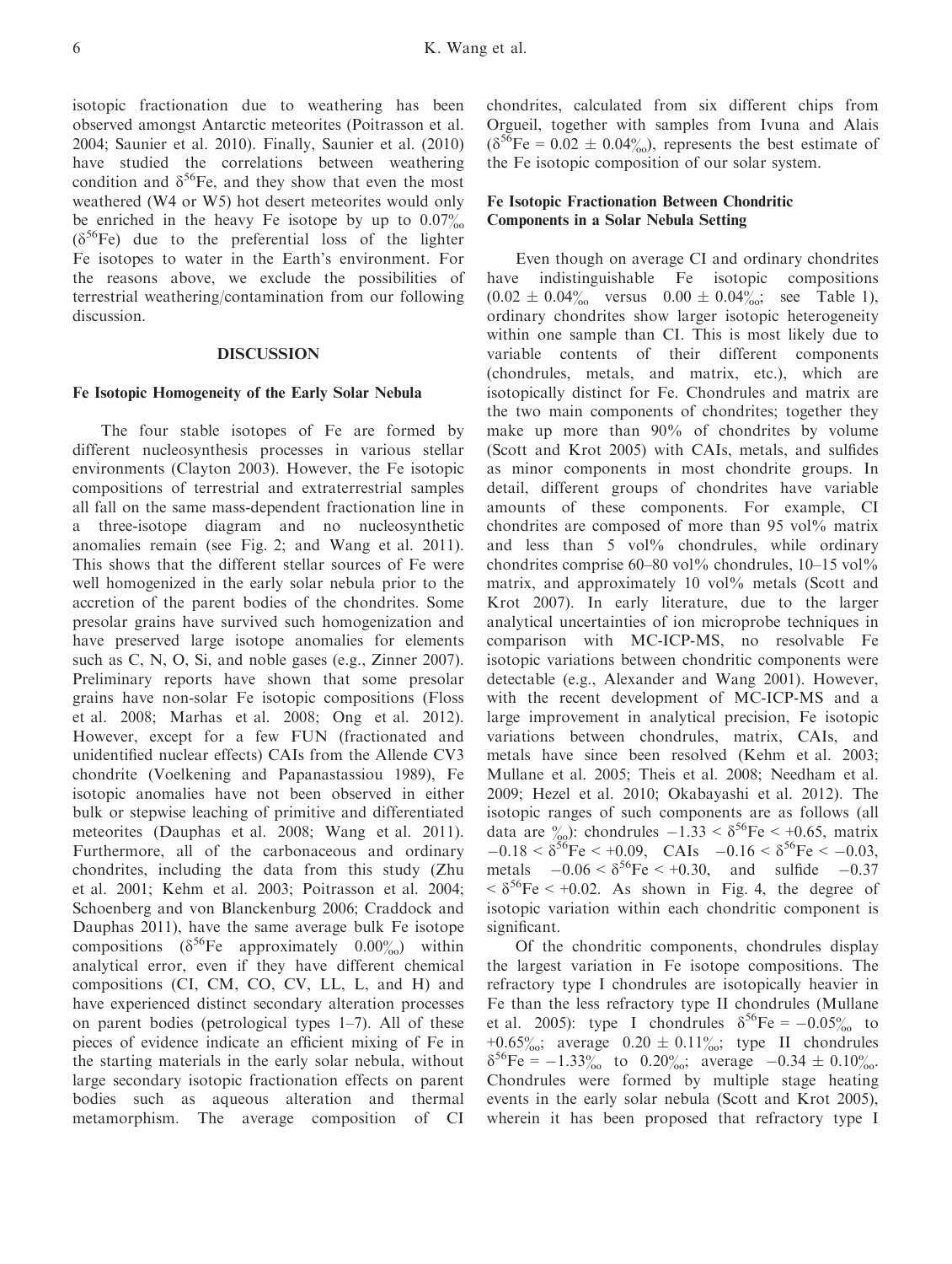

Fig. 5. Cartoon showing Fe isotopic composition ( $\delta^{56}$ Fe) evolution in the early solar system.

chondrules represent partial evaporation residues of volatile type II chondrules (Jones 1990; Alexander 1994); alternatively, type I and type II chondrules were formed as their precursors interacted (through evaporation/condensation) with surrounding nebular gas (Hewins and Zanda 2012). Partial loss of Fe during a high-temperature heating event should enrich the surrounding gas in the lighter isotopes and enrich the residue in the heavier isotopes. Recondensation of these Fe isotopically light vapors could therefore produce isotopically light chondrules (rims). Even though the degree of fractionation observed is still smaller than the expectation of free evaporation/ condensation under traditional Rayleigh conditions (Alexander and Wang 2001), nebular processing, evaporation, and/or recondensation could modify the Fe isotopic composition of chondrules. The heterogeneous distribution of chondrules between chondrite groups should therefore result in larger isotopic heterogeneities within individual ordinary chondrites (which are chondrule rich), compared with CI chondrites (which are chondrule poor; see Figs. 4 and 5).

The Fe isotopic variations in both metals and sulfides are not as large as those in chondrules; however, because metal and sulfide phases have the highest Fe concentrations in chondrites, the abundance of metals and sulfides has an important control on the bulk Fe isotope compositions. Metals in chondrites are generally enriched in the heavier Fe isotopes (Theis et al. 2008; Needham et al. 2009; Okabayashi et al. 2012), while typically, sulfides in chondrites are lighter (Needham et al. 2009), which agrees well with the observation of metals and sulfides in iron meteorites and pallasites (Poitrasson et al. 2005; Williams et al. 2006) and also the theoretical prediction of preferential partitioning of heavy/light Fe isotopes into metal/sulfide phases (Polyakov and Mineev 2000; Polyakov and Soultanov 2011). The iron isotope compositions ( $\delta^{56}$ Fe) of metals separated from H, L, and LL ordinary chondrites have been reported as  $0.09\%_{00}$ ,  $0.20\%_{00}$ , and  $0.28\%_{00}$ , respectively (Theis et al. 2008), while no systematic variation between metals in H, L, and LL ordinary chondrites have been found in Needham et al. (2009).

Using mixing calculations of the various chondritic components, we can model the bulk Fe isotopic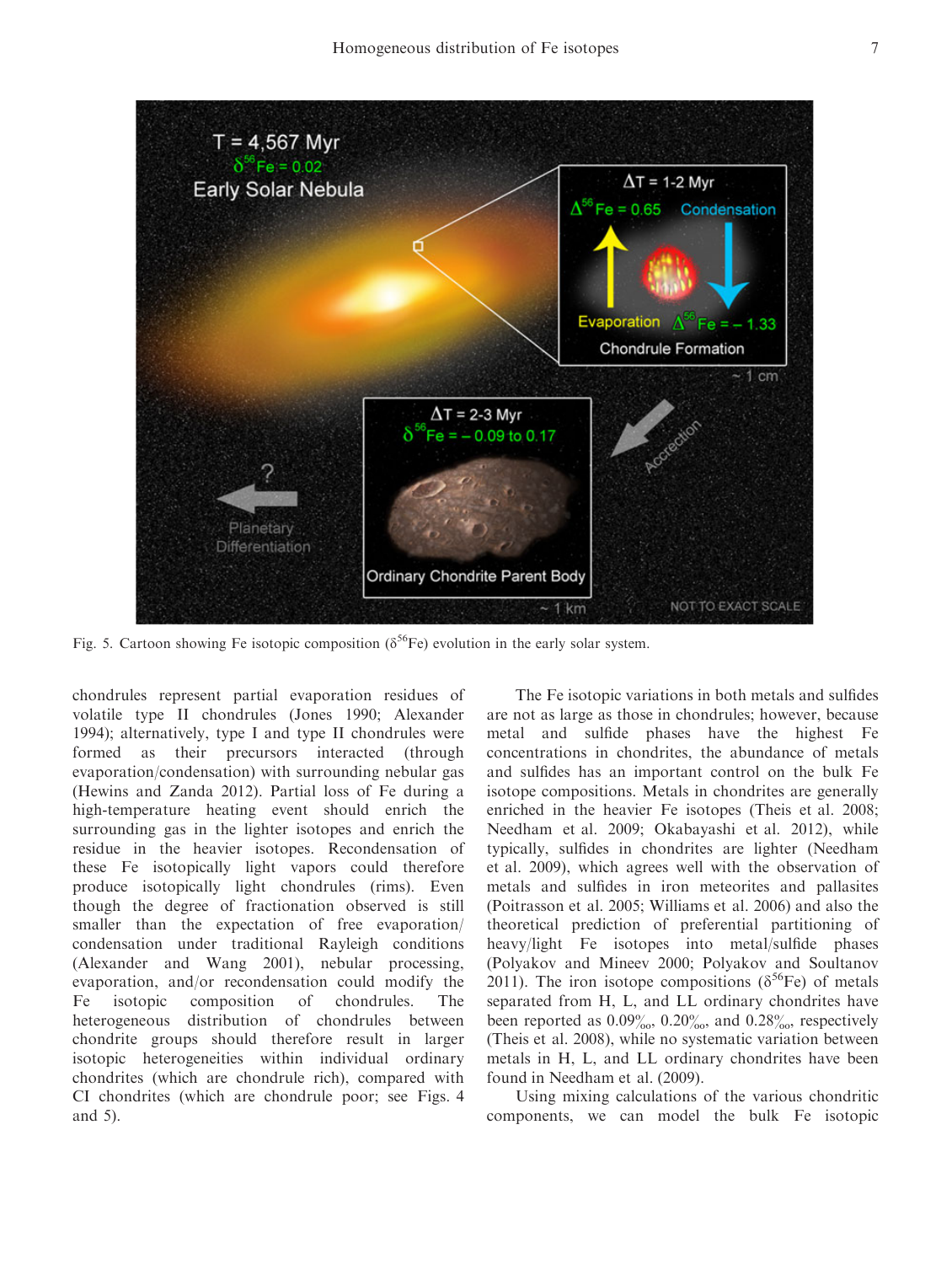Fig. 6. Modeling of the bulk Fe isotopic compositions of ordinary chondrites by mixing chondritic components with varying chondrule type II/I ratios.

Table 2. Parameters and values used in the modeling of the bulk Fe isotopic compositions of ordinary chondrites by mixing chondritic components.

Matrix  $\delta^{56}$ Fe  $\binom{0}{00}$  ~0 (Mullane et al.

+0.20 (Mullane et al.

 $-0.34$  (Mullane et al.

 $\sim$ 3 (Hughes 1980)

7.875 (Lodders and

3.44, 3.40, 3.29 (Wilkison and

0.91, 9.87 (Jones and Scott

 $\sim$ 100% Pure iron metal for

27.2, 21.8, 19.8 (Lodders and

0.09, 0.20, 0.28 (Theis et al. 2008)

2005)

2005)

2010)

1989)

2005; Hezel et al.

Fegley 1998)

Robinson 2000)

simplification

Fegley 1998)

Parameter Value Reference

| compositions of ordinary chondrites (see Fig. 6).                   |  |  |  |  |  |  |  |
|---------------------------------------------------------------------|--|--|--|--|--|--|--|
| Chondrules, metals, and matrix are the only three                   |  |  |  |  |  |  |  |
| components considered in ordinary chondrites for the                |  |  |  |  |  |  |  |
| purpose of simplification. CAIs are minor components                |  |  |  |  |  |  |  |
| for ordinary chondrites $(\leq 0.1 \text{ vol\%})$ ; Scott and Krot |  |  |  |  |  |  |  |
| 2007), and are poor in Fe; therefore, they were                     |  |  |  |  |  |  |  |
| neglected in our calculations. All the parameters and               |  |  |  |  |  |  |  |

values used in our models are listed in Table 2 and the results are shown in Fig. 6. Three major factors control the chondrite bulk Fe isotopic compositions of ordinary chondrites, which agrees with the discussion above, which are: (1) chondrule abundance, (2) chondrule type, and (3) metal abundance. Our calculations indicate that up to  $0.1\%$   $\delta^{56}$ Fe variations (between  $-0.05\%$  and  $+0.05\%$ ; see Fig. 6) in bulk meteorites could be explained simply by these three factors. Chondrule abundance in ordinary chondrites can vary between 60 and 80 vol% (Scott and Krot 2007). Higher chondrule abundance is usually correlated with lower bulk  $\delta^{56}$ Fe when other factors are unchanged.

Chondrule type proportion is another important variable controlling bulk isotopic compositions. Refractory type I chondrules are enriched in Fe heavy isotopes, while volatile type II chondrules are depleted (Mullane et al. 2005). Type I chondrules are Fe-poor, whereas type II chondrules are very Fe-rich (Jones and Scott 1989), although it has been recently found that the Fe content in chondrules is possibly a continuum rather than a bimodality (Berlin 2009). A high proportion of Fe-rich type II chondrules in chondrites could strongly affect bulk composition and efficiently drag bulk  $\delta^{56}$ Fe to negative values (see high type II/I ratio scenarios in Fig. 6). The amounts of type I and II chondrules are highly variable between H, L, and LL ordinary chondrites. On average, the type II/I ratios  $(v/v)$  are 0.8, 2.1, and 2.8 for H, L, and LL ordinary chondrites respectively, but there is considerable overlap between each group (Zanda et al. 2006). By using the average ratios of type II/I, we can predict the bulk Fe isotopic compositions for H  $(0.02\%$  to  $0.03\%$ , L  $(-0.01\%_{00}$  to  $0.01\%_{00})$ , and LL  $(-0.04\%_{00}$  to  $-0.02\%_{00})$ . These small differences between the three ordinary chondrite groups predicted by our model are at the



Type I

Type II

Chondrule

Pure iron

Bulk

chondrule  $\delta^{56}$ Fe  $\binom{0}{00}$ 

chondrule  $\delta^{56}$ Fe (%)

Metal  $\delta^{56}$ Fe  $\binom{0}{00}$ for H, L, and LL

density (g  $\text{cm}^{-3}$ )

density (g  $\text{cm}^{-3}$ )

density (g  $\text{cm}^{-3}$ ) for H, L and LL

concentration  $(wt\%)$ 

concentration  $(wt\%)$ for H, L, and LL

Type I and II chondrule Fe concentration  $(wt\%)$ 

Metal Fe

Bulk Fe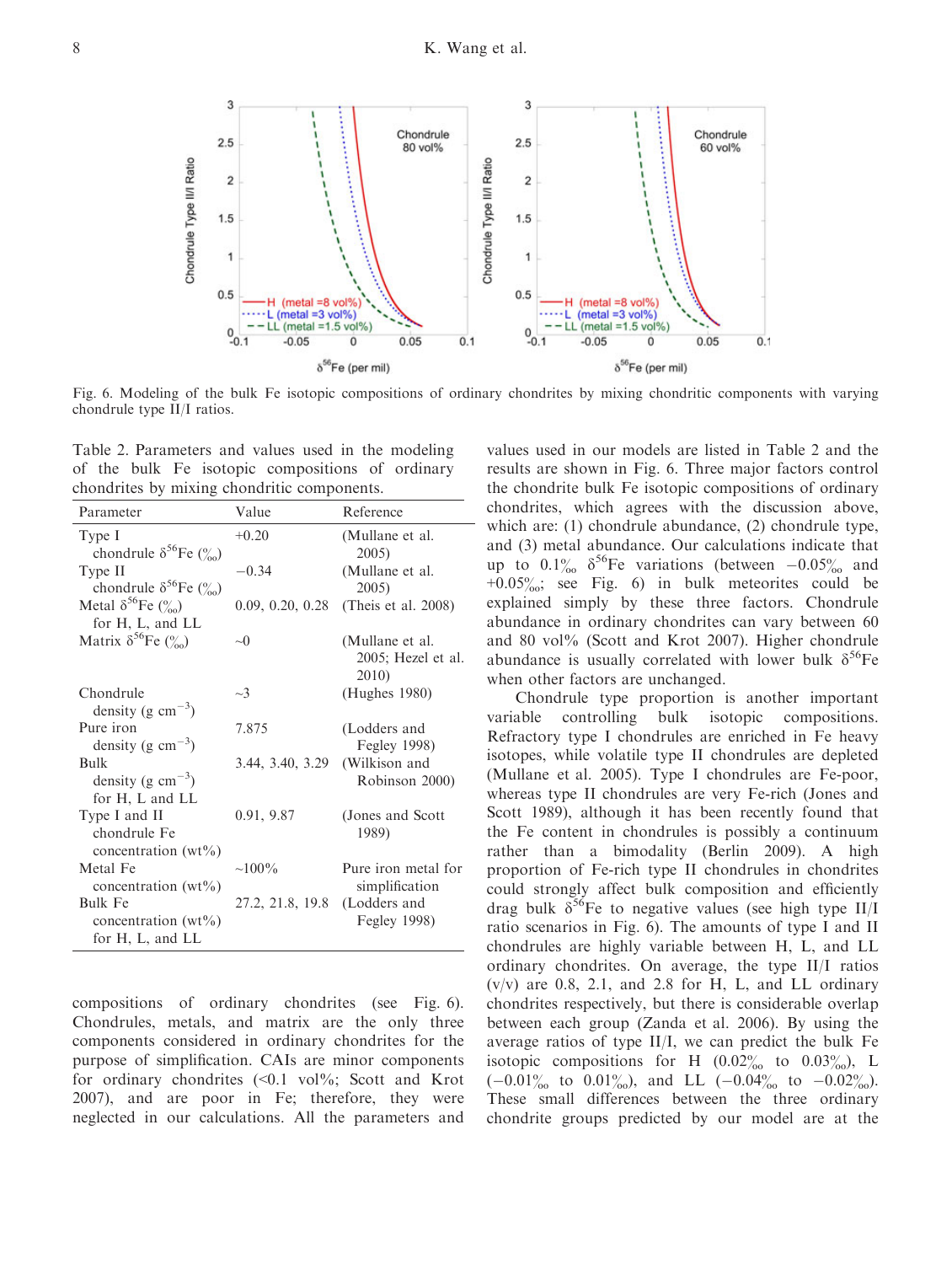limit of our current analysis precision, and have not yet been observed (i.e., Needham et al. 2009).

In addition, metal abundance appears to play an important role in controlling bulk Fe isotope composition. From LL to L and H ordinary chondrites, metal abundance increases from 1.5 to 3 and 8 vol<sup>%</sup> (Scott and Krot 2007). Because the metal abundances appear to correlate with chondrule type II/I ratios (Zanda et al. 2006), these two factors are coupled in controlling bulk Fe isotope composition. For example, H ordinary chondrites have high metal abundances (high  $\delta^{56}$ Fe) and also high type II/I chondrule ratios (low  $\delta^{56}$ Fe). This antithetic effect shown in our model is very important to the bulk Fe isotope composition and could explain why, on average, no resolvable systematic variations of bulk  $\delta^{56}$ Fe between H, L, and LL ordinary chondrites have been observed in previous studies (i.e., Needham et al. 2009) and also why on average ordinary chondrites have the same bulk Fe isotopic composition as CIs.

Given that the abundances of chondritic components can be highly variable between different samples and can significantly control bulk Fe isotope compositions, care should be taken when interpreting isotopic data acquired using small mass samples, as sampling bias could become an issue (isotopically light or heavy chondrules, or metal grains, etc.). Even large chips (approximately 1 g) from the same ordinary chondrites have  $\delta^{56}$ Fe which can vary up to 0.26% in  $\delta^{56}$ Fe. These isotopic variations within one individual sample are comparable to the bulk variations measured within the whole ordinary chondrite group (e.g., Needham et al. 2009; Craddock and Dauphas 2011). Nonetheless, this will not change the fact that on average ordinary and CIs have indistinguishable bulk Fe isotopic composition as observed in this and previous studies, which suggests that Fe isotopes were well homogenized in the early solar system.

#### **CONCLUSIONS**

In this study, we report the most complete Fe isotope data set of CI chondrites using large sample masses. Thus, we provide the best estimate of Fe isotopic composition for CI chondrites ( $\delta^{56}$ Fe = 0.02  $\pm$  0.04%). We propose that this average represents the bulk Fe isotopic composition of our solar system.

Different approximately 1 g chips of CI chondrites display a very limited range of Fe isotope compositions, while several approximately 1 g chips from the same ordinary chondrites show significantly larger variations. This appears to be the result of different modal proportions of chondritic components between CI and ordinary chondrites. Amongst all of the main chondritic components, chondrules have the largest Fe isotopic variation because of fractionation during evaporation and recondensation in the solar nebular setting. By employing mass balance calculations, we have shown that chondrule abundance and type, in addition to metal abundance, are the main parameters controlling the bulk Fe isotopic compositions of the different ordinary chondrites. CI chondrites do not show large isotopic heterogeneity because they are composed mainly of matrix, with only a small  $(\leq 5\%)$  proportion of chondrules; this is not the case for ordinary chondrites, which have greater modal abundances of chondrules.

Ordinary chondrites exhibit large Fe isotopic heterogeneity within 1 g chips of individual samples (up to  $0.26\%$ . This suggests that large samples are needed to obtain accurate bulk compositions, to avoid sampling bias (caused by natural, uneven distributions of large chondrules or metal grains, and/or by incomplete mixing during sample preparation). For CI chondrites, which contain dominantly matrix and lack chondrules and other chondritic components, small masses of samples should be enough to obtain a homogeneous bulk composition. This is serendipitous, given the low abundance of CI chondrites as a group.

Acknowledgments—This research is supported by NASA Cosmochemistry NNX12AH70G (Frederic Moynier) and NASA Earth and Space Science Fellowship NNX12AL84H (Kun Wang). We thank Cecilia Satterwhite (NASA Johnson Space Center) and the Comitede Gestion (Museum National d'Histoire Naturelle) for their generous donation of meteorite samples.

We thank Conel Alexander, Rosalind Armytage, and Paolo Sossi for their thorough and constructive reviews, which greatly improved this paper. The associate editor, Adrian Brearley, is also thanked for his valuable comments and for efficiently editing this paper.

Editorial Handling—Dr. Adrian Brearley

#### **REFERENCES**

- Alexander C. M. O'D. 1994. Trace element distributions within ordinary chondrite chondrules: Implications for chondrule formation conditions and precursors. Geochimica et Cosmochimica Acta 58:3451–3467.
- Alexander C. M. O'D. and Wang J. 2001. Iron isotopes in chondrules: Implications for the role of evaporation during chondrule formation. Meteoritics & Planetary Science 36:419–428.
- Anand M., Russell S. S., Blackhurst R. L., and Grady M. M. 2006. Searching for signatures of life on Mars: An Feisotope perspective. Philosophical Transactions of the Royal Society of London Series B, Biological Sciences 361:1715– 1720.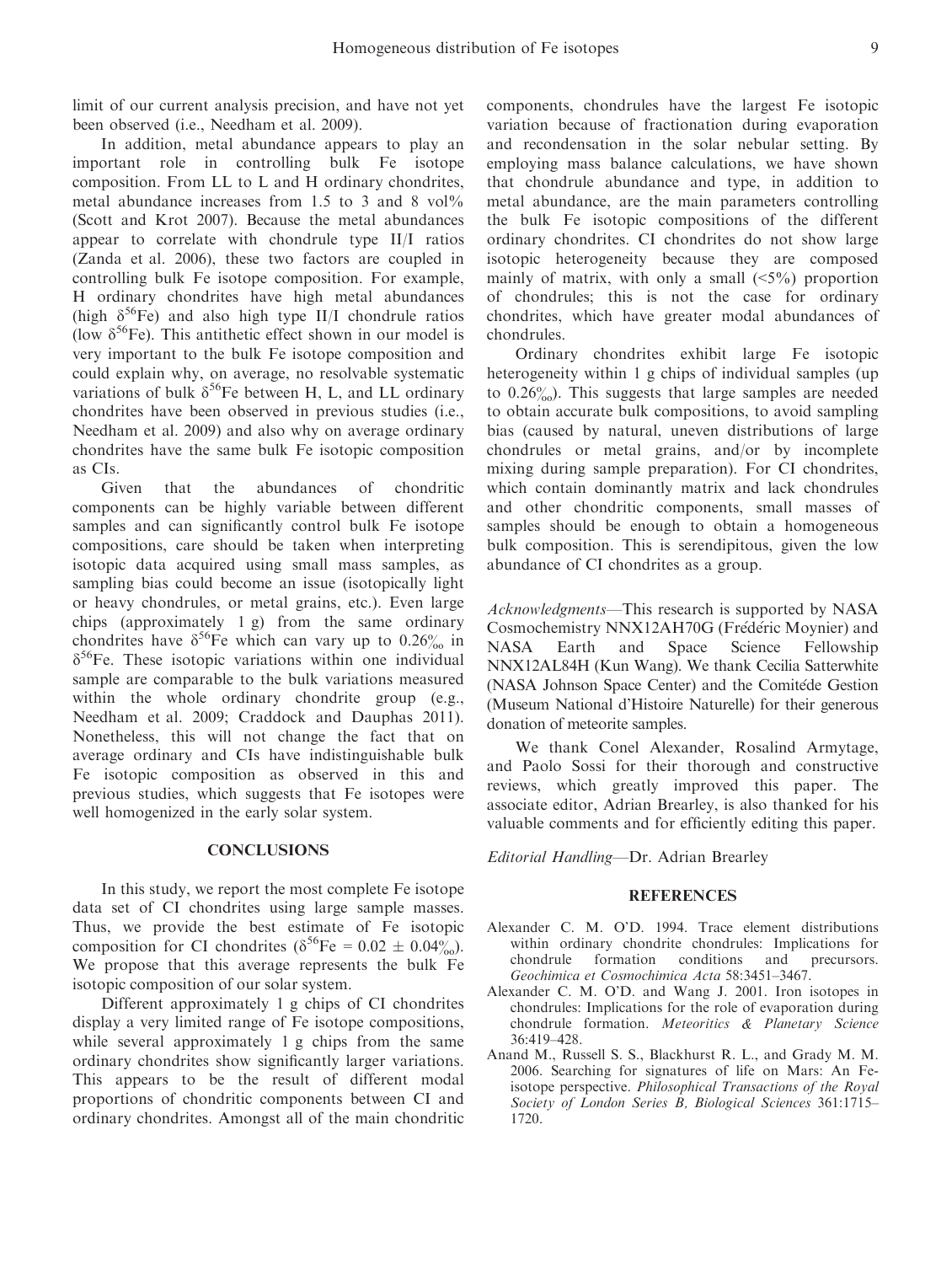- Anders E. and Ebihara M. 1982. Solar-system abundances of the elements. Geochimica et Cosmochimica Acta 46:2363– 2380.
- Anders E. and Grevesse N. 1989. Abundances of the elements: Meteoritic and solar. Geochimica et Cosmochimica Acta 53:197–214.
- Barrat J. A., Zanda B., Moynier F., Bollinger C., Liorzou C., and Bayon G. 2012. Geochemistry of CI chondrites: Major and trace elements, and Cu and Zn isotopes. Geochimica et Cosmochimica Acta 83:79–92.
- Berlin J. 2009. Mineralogy and bulk chemistry of chondrules and matrix in petrologic type 3 chondrites: Implications for early solar system processes. Ph.D. thesis, The University of New Mexico, Albuquerque, NM, USA.
- Clayton D. D. 2003. Handbook of isotopes in the cosmos: Hydrogen to gallium. Cambridge: Cambridge University Press. 328 p.
- Craddock P. R. and Dauphas N. 2011. Iron isotopic compositions of geological reference materials and chondrites. Geostandards and Geoanalytical Research 35:101–123.
- Crozaz G. and Wadhwa M. 2001. The terrestrial alteration of Saharan shergottites Dar al Gani 476 and 489: A case study of weathering in a hot desert environment. Geochimica et Cosmochimica Acta 65:971–977.
- Dauphas N., Janney P. E., Mendybaev R. A., Wadhwa M., Richter F. M., Davis A. M., van Zuilen M., Hines R., and Foley C. N. 2004. Chromatographic separation and multicollection-ICPMS analysis of iron. Investigating mass-dependent and -independent isotope effects. Analytical Chemistry 76:5855-5863.
- Dauphas N., Cook D. L., Sacarabany A., Fröhlich C., Davis A. M., Wadhwa M., Pourmand A., Rauscher T., and Gallino R. 2008. Iron 60 evidence for early injection and efficient mixing of stellar debris in the protosolar nebula. The Astrophysical Journal 686:560–569.
- Dauphas N., Craddock P. R., Asimow P. D., Bennett V. C., Nutman A. P., and Ohnenstetter D. 2009a. Iron isotopes may reveal the redox conditions of mantle melting from Archean to present. Earth and Planetary Science Letters 288:255–267.
- Dauphas N., Pourmand A., and Teng F.-Z. 2009b. Routine isotopic analysis of iron by HR-MC-ICPMS: How precise and how accurate? Chemical Geology 267:175–184.
- Floss C., Stadermann F. J., and Bose M. 2008. Circumstellar Fe oxide from the Acfer 094 carbonaceous chondrite. The Astrophysical Journal 672:1266–1271.
- Grady M. M., Gibson E. K., Wright I. P., and Pillinger C. T. 1989. The formation of weathering products on the LEW-85320 ordinary chondrite—Evidence from carbon and oxygen stable isotope compositions and implications for carbonates in SNC meteorites. Meteoritics 24:1–7.
- Hewins R. H. and Zanda B. 2012. Chondrules: Precursors and interactions with the nebular gas. Meteoritics & Planetary Science 47:1120–1138.
- Hezel D. C., Needham A. W., Armytage R., Georg B., Abel R. L., Kurahashi E., Coles B. J., Rehkämper M., and Russell S. S. 2010. A nebula setting as the origin for bulk chondrule Fe isotope variations in CV chondrites. Earth and Planetary Science Letters 296:423–433.
- Hughes D. W. 1980. The dependence of chondrule density on chondrule size. Earth and Planetary Science Letters 51:26–28.
- Huss G. R., Rubin A. E., and Grossman J. N. 2006. Thermal metamorphism in chondrites. In Meteorites and the early

solar system II, edited by Lauretta D. S. and McSween H. Y. Tucson, Arizona: The University of Arizona Press. pp. 567– 586.

- Jones R. H. 1990. Petrology and mineralogy of type II, FeOrich chondrules in Semarkona (LL3.0): Origin by closedsystem fractional crystallization, with evidence for supercooling. Geochimica et Cosmochimica Acta 54:1785– 1802.
- Jones R. H. and Scott E. R. D. 1989. Petrology and thermal history of type IA chondrules in the Semarkona (LL3.0) chondrite. Proceedings, 19th Lunar and Planetary Science Conference. pp. 523–536.
- Jull A. J., Cheng S., Gooding J. L., and Velbel M. A. 1988. Rapid growth of magnesium-carbonate weathering products in a stony meteorite from Antarctica. Science 242:417–419.
- Kehm K., Hauri E. H., Alexander C. M. O'D., and Carlson R. W. 2003. High precision iron isotope measurements of meteoritic material by cold plasma ICP-MS. Geochimica et Cosmochimica Acta 67:2879–2891.
- Krot A. N., Keil K., Scott E. R. D., Goodrich C. A., and Weisberg M. K. 2007. Classification of meteorites. In Meteorites, comets and planets, edited by Davis A. M. Treatise on Geochemistry, vol. 1. Oxford: Elsevier-Pergamon. pp. 1–52.
- Lodders K. 2003. Solar system abundances and condensation temperatures of the elements. The Astrophysical Journal 591:1220–1247.
- Lodders K. and Fegley B. 1998. The planetary scientist's companion. New York: Oxford University Press.
- Lodders K., Palme H., and Gail H.-P. 2009. Abundances of the elements in the solar system. In Landolt-Bornstein (New Series), VI/4B ed., edited by Trumper J. E. Berlin: Springer Verlag. pp. 560–630.
- Marhas K. K., Amari S., Gyngard F., Zinner E., and Gallino R. 2008. Iron and nickel isotopic ratios in presolar SiC grains. The Astrophysical Journal 689:622–645.
- Millet M.-A., Baker J. A., and Payne C. E. 2012. Ultra-precise stable Fe isotope measurements by high resolution multiple-collector inductively coupled plasma mass<br>spectrometry with a  ${}^{57}Fe-{}^{58}Fe$  double spike. *Chemical* Geology 304–305:18–25.
- Mullane E., Russell S. S., and Gounelle M. 2005. Nebular and asteroidal modification of the iron isotope composition of chondritic components. Earth and Planetary Science Letters 239:203–218.
- Needham A. W., Porcelli D., and Russell S. S. 2009. An Fe isotope study of ordinary chondrites. Geochimica et Cosmochimica Acta 73:7399–7413.
- Okabayashi S., Yokoyama T., and Hirata T. 2012. Iron isotopic signature for Fe-Ni metal of ordinary chondrite using newly developed technique; LAL-MC-ICPMS (abstract #1871). 43rd Lunar and Planetary Science Conference. CD-ROM.
- Ong W. J., Floss C., and Gyngard F. 2012. Negative secondary ion measurements of  $54Fe^{56}Fe$  and  $57Fe^{56}Fe$ in presolar silicate grains from Acfer 094 (abstract #1864). 43rd Lunar and Planetary Science Conference. CD-ROM.
- Poitrasson F. 2009. Probes of the ancient and the inaccessible. Science 323:882–883.
- Poitrasson F. and Freydier R. 2005. Heavy iron isotope composition of granites determined by high resolution MC-ICP-MS. Chemical Geology 222:132–147.